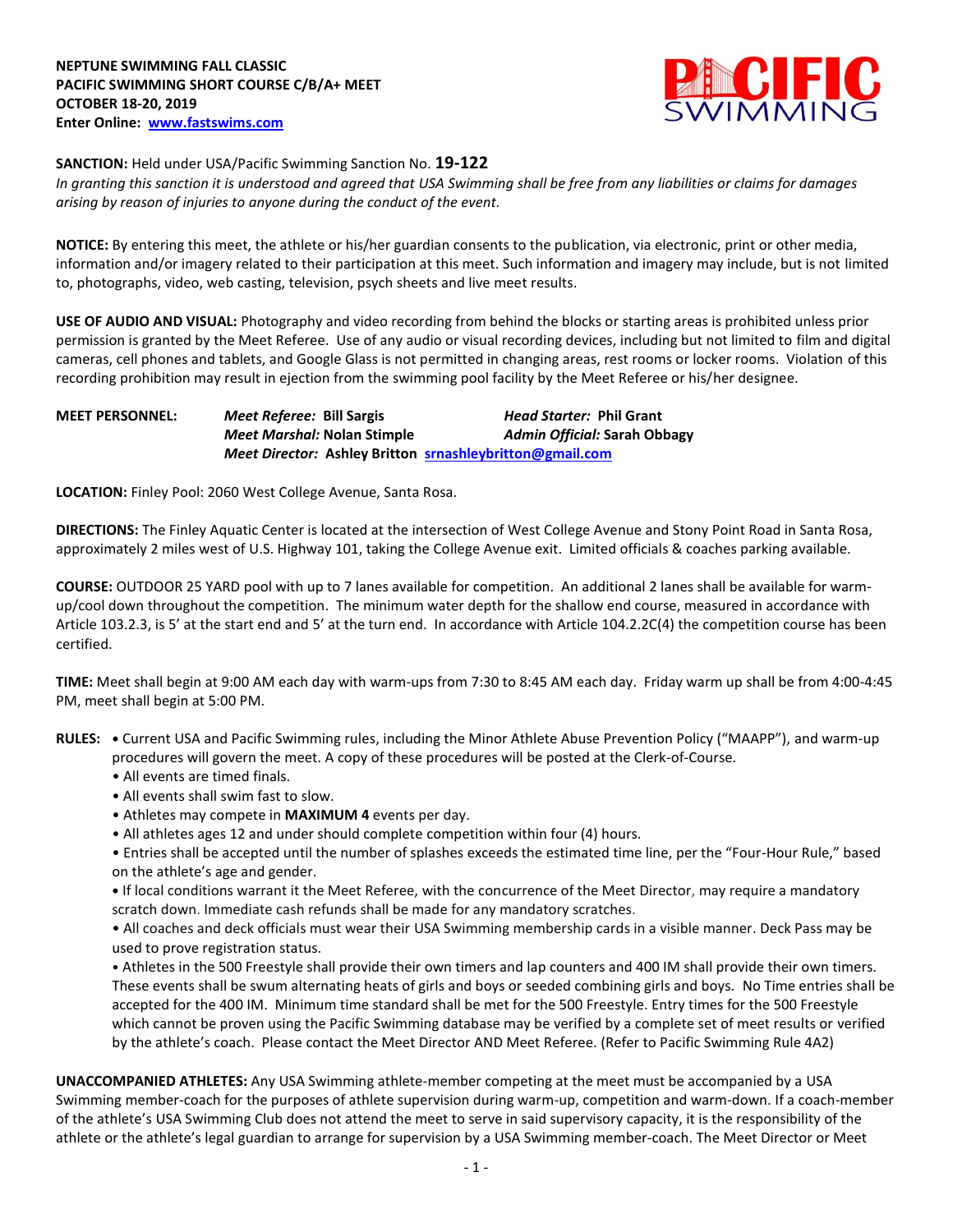Referee may assist the athlete in making arrangements for such supervision; however, it is recommended that such arrangements be made in advance of the meet by the athlete's USA Swimming Club Member-Coach.

**RACING STARTS:** Athletes must be certified by a USA Swimming member-coach as being proficient in performing a racing start, or must start the race in the water. It is the responsibility of the athlete or the athlete's legal guardian to ensure compliance with this requirement.

**RESTRICTIONS:** • Smoking and the use of other tobacco products is prohibited on the pool deck, in the locker rooms, in spectator

- seating, on standing areas and in all areas used by athletes, during the meet and during warm-up periods.
- Sale and use of alcoholic beverages is prohibited in all areas of the meet venue.
- No glass containers are allowed in the meet venue.
- No propane heater is permitted except for snack bar/meet operations.
- All shelters must be properly secured.
- Deck Changes are prohibited.

• Destructive devices, to include but not limited to, explosive devices and equipment, firearms (open or concealed), blades, knives, mace, stun guns and blunt objects are strictly prohibited in the swimming facility and its surrounding areas. If observed, the Meet Referee or his/her designee may ask that these devices be stored safely away from the public or removed from the facility. Noncompliance may result in the reporting to law enforcement authorities and ejection from the facility. Law enforcement officers (LEO) are exempt per applicable laws.

 Operation of a drone, or any other flying apparatus, is prohibited over the venue (pools, athlete/coach areas, spectator areas and open ceiling locker rooms) any time athletes, coaches, officials and/or spectators are present.

**ELIGIBILITY:** • Athletes must be current members of USA Swimming and enter their name and registration number on the meet entry card as they are shown on their Registration Card. If this is not done, it may be difficult to match the athlete with the registration and times database. The meet host shall check all athlete registrations against the SWIMS database and if not found to be registered, the Meet Director shall accept the registration at the meet (a \$10 surcharge shall be added to the regular registration fee). Duplicate registrations shall be refunded by mail.

• Athletes in the "A" Division must have met at least USA Swimming Motivational "A" minimum time standard. Athletes in the "B" Division must have met at least the listed "B" minimum time standard. All entry times slower than the listed "B" time standard shall be in the "C" Division.

• Entries with **"NO TIME" shall be ACCEPTED except for the 500 free (See Rules). Coach verified times for 500 free shall be accepted.**

• Entry times submitted for this meet may be checked against a computer database and may be changed in accordance with Pacific Swimming Entry Time Verification Procedures.

• Disabled athletes are welcome to attend this meet and should contact the Meet Director or Meet Referee regarding any special accommodations on entry times and seeding per Pacific Swimming policy.

• Athletes 19 years of age and over may compete in the meet for time only, no awards. Such athletes must have met standards for the 17-18 age group.

• The athlete's age shall be the age of the athlete on the first day of the meet.

**ENTRY FEES:** \$4.00 per event plus an \$8.00 participation fee per athlete. Entries shall be rejected if payment is not sent at time of request. No refunds shall be made, except mandatory scratch downs.

**ONLINE ENTRIES:** You may enter this meet online or by U.S. mail. To enter on-line go to **[http://www.fastswims.com](http://www.fastswims.com/)** to receive an immediate entry confirmation. This method requires payment by credit card. FastSwims charges a processing fee for this service, 6.5% of the total Entry Fees plus \$0.75 per transaction, regardless of number of athletes. Please note that the processing fee is a separate fee from the Entry Fees. If you do not wish to pay the processing fee, enter the meet using a mail entry. **Entering online is a convenience, is completely voluntary, and is in no way required or expected of an athlete by Pacific Swimming.** Online entries shall be accepted through **Wednesday, October 2nd, 2019. LATE ENTRIES SHALL NOT BE ACCEPTED. NO REFUNDS.**

**MAILED OR HAND DELIVERED ENTRIES**: Entries must be on the attached consolidated entry form. Forms must be filled out completely and printed clearly with athlete's best time. Entries must be postmarked by midnight, Monday, **September 30th, 2019** or hand delivered by 6:30 p.m. Wednesday, October, 2<sup>nd</sup>, 2019. No late entries will be accepted. Requests for confirmation of receipt of entries should include a self-addressed envelope.

# **Make check payable to**: **Neptune Swimming**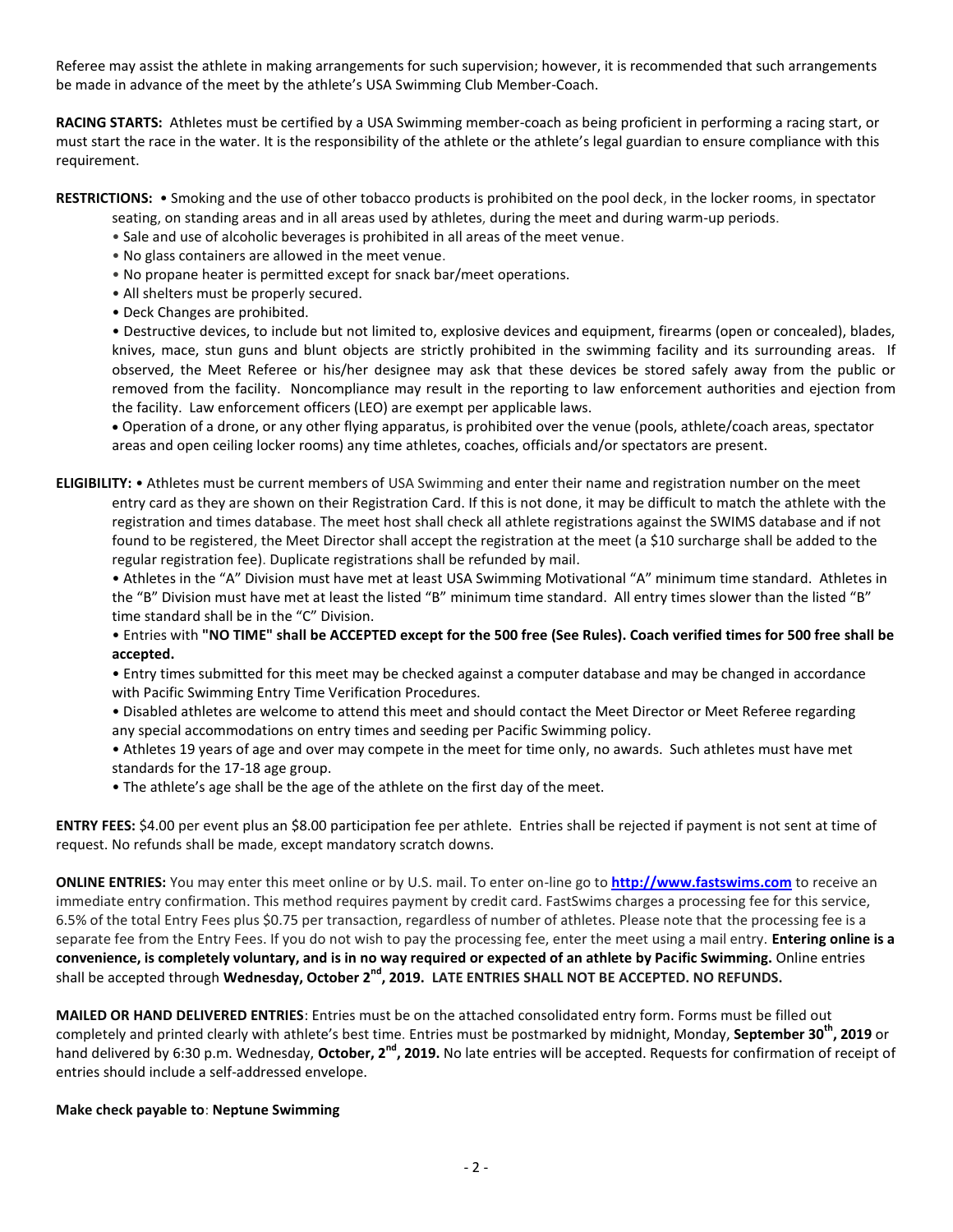# **Mail entries to**: **Dan Greaves Hand deliver entries to: Dan Greaves PO Box 317 PO Box 317 Santa Rosa, CA 95402 Santa Rosa, CA 95402**

**CHECK-IN:** The meet shall be deck seeded. Athletes must check-in at the Clerk-of-Course. No event shall be closed more than 30 minutes before the scheduled start of the session. Close of check-in for all individual events shall be no more than 60 minutes before the estimated time of the start of the first heat of the event. Athletes who do not check in shall not be seeded and shall not be allowed to compete in that event.

**SCRATCHES:** Any athletes not reporting for or competing in an individual timed final event that they have checked in for shall not be penalized.

**AWARDS:** Ribbons shall be awarded to the 1st -8th place finishers in the C/B/A divisions for the following age groups: 6 & under, 7- 8, 9-10, 11-12. **8 & under events shall be awarded separately as 6 & under, 7-8. No awards will be given to athletes aged 13 years and older**. Awards shall be picked up on Sunday by a club's coach or club representative. Unattached athletes shall coordinate with the awards desk for pickup of awards. **All awards must be collected at the meet, NO AWARDS WILL BE DISTRIBUTED AFTER THE MEET IS COMPLETED.** *"A" medals shall be awarded to athletes with an entry time slower than "A" achieving the "A" time standard for the first time. See Pacific Swimming web site for time standards.*

**ADMISSION:** Free. Programs shall be posted on Neptune Swimming's website.

**SNACK BAR & HOSPITALITY:** A snack bar shall be available throughout the competition. Coaches and working deck officials shall be provided lunch. Hospitality shall serve refreshments to timers and volunteers.

**MISCELLANEOUS:** No overnight parking is allowed. Facilities shall not be provided after meet hours.

**MINIMUM OFFICIALS:** At least seven days prior to the start of the meet, meet management (Meet Director and/or Meet Referee) shall contact a representative from each club participating in the meet, and provide a preliminary inventory of the officials that club is required to provide for each session. Each club shall, by the start of the meet, provide to the Meet Director or designee a list of Officials who have agreed to represent that club during each session of the meet.

At the meet, meet management shall conduct an inventory of officials, and shall compare the number of athletes entered in each session by each club with the number of officials present representing each club. If meet management certifies that a club has not provided sufficient officials for any session of the meet in accordance with the table below, excluding finals in a prelims and finals meet, the club shall be fined \$100 per missing official per session of the meet.

| Club athlete entered in session | Trained and carded officials required |
|---------------------------------|---------------------------------------|
| $1 - 10$                        |                                       |
| $11 - 25$                       |                                       |
| 26-50                           |                                       |
| 51-75                           |                                       |
| 76-100                          |                                       |
| 100 or more                     |                                       |

\*Zone 3 shall include assigned and working Colorado, Intermediary/ Chief Timing Judge, and Computer operator in the count of officials for a session although these positions are not carded. Zone 3 shall accept uncarded Trainees in the count of officials for up to two sessions. Clubs may use officials "borrowed" from other clubs, or unattached officials at the meet who agree, to fulfill their obligation under the rule.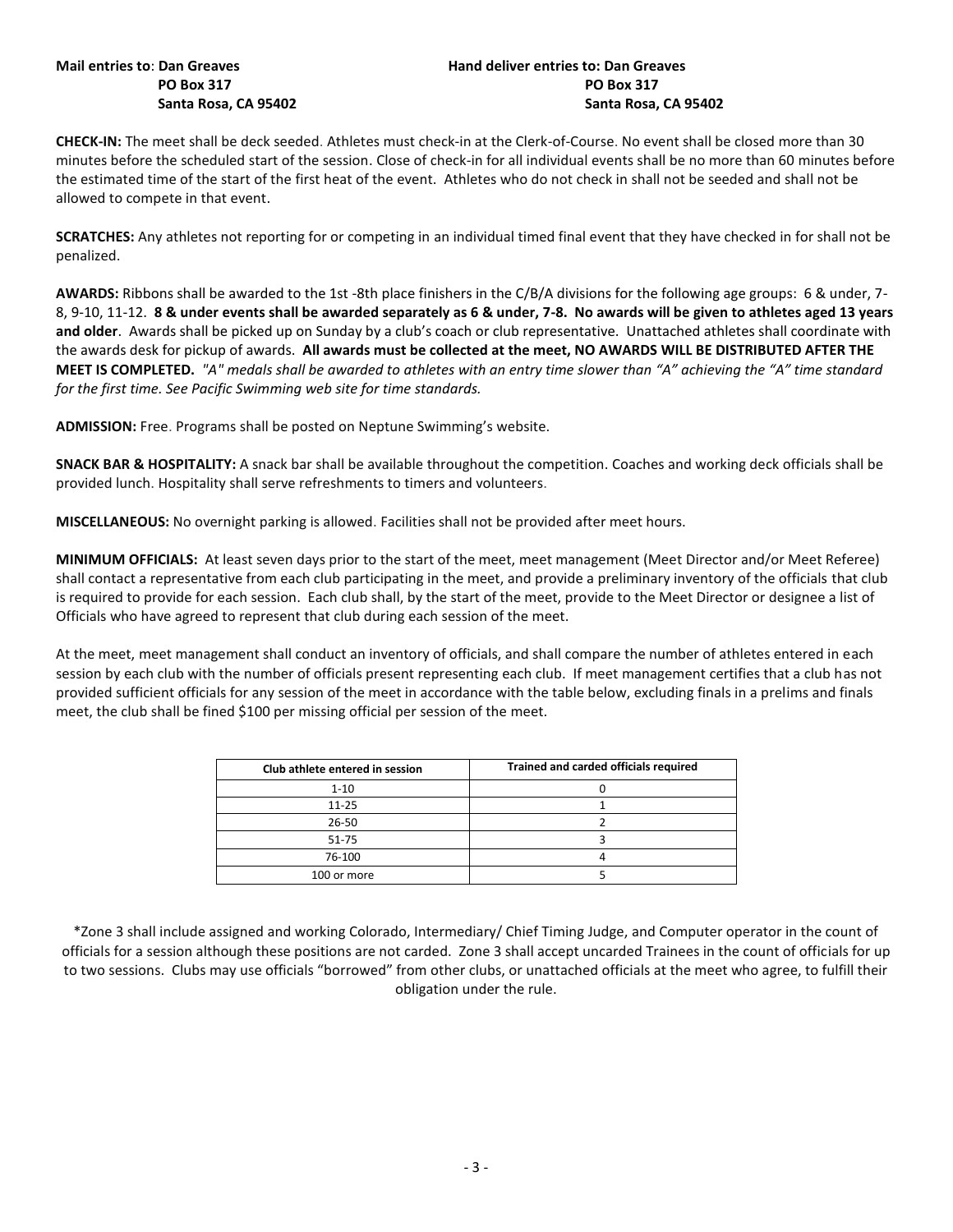# **EVENT SUMMARY**

| <b>FRIDAY</b> |          |                      |                      |  |  |  |  |  |  |
|---------------|----------|----------------------|----------------------|--|--|--|--|--|--|
| 8 & UN        | $9 - 10$ | <b>11 &amp; OVER</b> | <b>13 &amp; OVER</b> |  |  |  |  |  |  |
|               | 200 IM   | <b>500 FREE</b>      | 400 IM               |  |  |  |  |  |  |

|           | <b>SATURDAY</b> |                |                      | <b>SUNDAY</b>         |               |              |                      |  |  |
|-----------|-----------------|----------------|----------------------|-----------------------|---------------|--------------|----------------------|--|--|
| 8 & UN    | $9 - 10$        | $11 - 12$      | <b>13 &amp; OVER</b> | 8 & UN                | $9 - 10$      | $11 - 12$    | <b>13 &amp; OVER</b> |  |  |
| 50 Fly    | 100 IM          | 100 Free (B)   | 200 Free             | 100 IM                | 100 Free      | 200 Free     | 100 Breast           |  |  |
| 25 Free   | 100 Breast      | 50 Fly (B)     | 100 Back             |                       | <b>50 Fly</b> | 100 Back (B) | 100 Fly              |  |  |
| 50 Breast | 50 Free         | 50 Breast      | 50 Free              | 50 Back               | 100 Back      | 200 IM (B)   | 100 Free             |  |  |
| 25 Back   | 50 Back         | <b>100 Fly</b> | 200 Breast           | 100 Free<br>50 Breast |               | 100 Breast   | 200 Back             |  |  |
| 50 Free   | 100 Fly         | 50 Free        |                      | 25 Breast             |               | 200 IM (G)   | 200 IM               |  |  |
|           |                 | 100 Back (G)   |                      |                       |               | 50 Back (B)  |                      |  |  |
|           |                 | 100 Free (G)   |                      |                       |               | 50 Back (G)  |                      |  |  |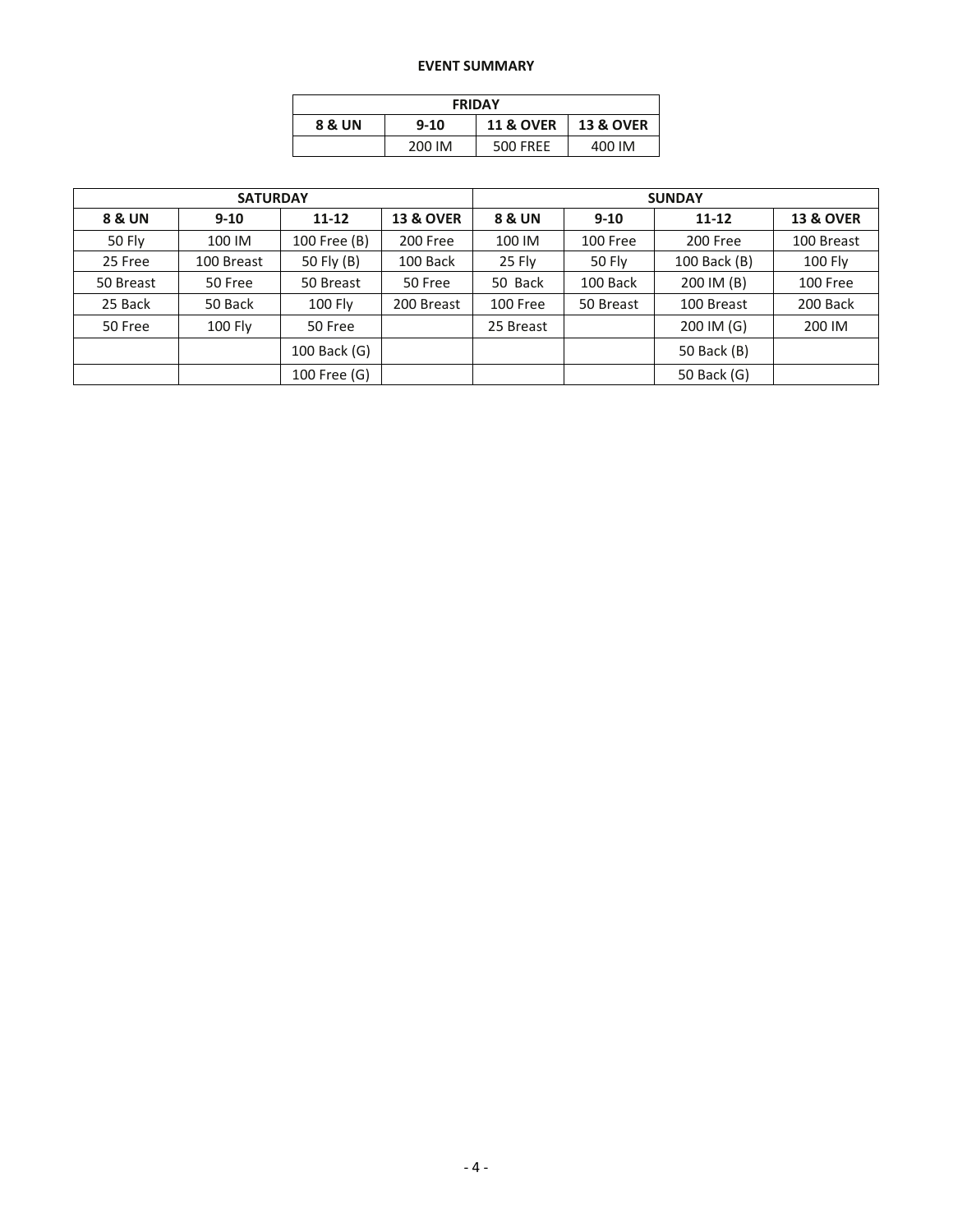|              | Friday, October 18, 2019<br><b>Meet Starts At 5:00PM</b>                       |                |  |  |  |  |  |  |  |
|--------------|--------------------------------------------------------------------------------|----------------|--|--|--|--|--|--|--|
| <b>Girls</b> | <b>Age Group and Event Description</b>                                         | <b>Boys</b>    |  |  |  |  |  |  |  |
|              | 9-10 200 IM                                                                    | $\mathfrak{p}$ |  |  |  |  |  |  |  |
| 3            | 13 & over 400 IM                                                               | 4              |  |  |  |  |  |  |  |
| 5            | 11 & over 500 Free<br>GIRLS Min Time: 7:35.49<br><b>BOYS Min Time: 7:26.99</b> | 6              |  |  |  |  |  |  |  |

|                               |                              | Saturday, October 19, 2019 |                 |                   | Sunday, October 20, 2019     |              |             |  |
|-------------------------------|------------------------------|----------------------------|-----------------|-------------------|------------------------------|--------------|-------------|--|
|                               | <b>Meet Starts At 9:00AM</b> |                            |                 |                   | <b>Meet Starts At 9:00AM</b> |              |             |  |
| <b>Women's</b><br>Event#      | Age<br>Group                 | <b>Event</b>               | Men's<br>Event# | Women's<br>Event# | Age<br>Group                 | <b>Event</b> | Men<br>Ever |  |
| $\overline{7}$                | 13-over                      | 200 Free                   | 8               | 47                | 13-over                      | 100 Breast   | 48          |  |
| 9                             | $9 - 10$                     | 100 IM                     | 10              | 49                | $11 - 12$                    | 200 Free     | 50          |  |
|                               | 11-12 Boys                   | 100 Free                   | 12              | 51                | 13-over                      | 100 Fly      | 52          |  |
| 13                            | 13-over                      | 100 Back                   | 14              |                   | 11-12 Boys                   | 100 Back     | 54          |  |
| 15                            | $9 - 10$                     | 100 Breast                 | 16              | 55                | $9 - 10$                     | 100 Free     | 56          |  |
| 17                            | 8- UN                        | <b>50 Fly</b>              | 18              | 57                | 8-UN                         | 100 IM       | 58          |  |
| $\blacksquare$                | 11-12 Boys                   | <b>50 Fly</b>              | 20              | 59                | 13-over                      | 100 Free     | 60          |  |
| 21                            | $9 - 10$                     | 50 Free                    | 22              | $\blacksquare$    | 11-12 Boys                   | 200 IM       | 62          |  |
| 23                            | 8-UN                         | 25 Free                    | 24              | 63                | $9 - 10$                     | 50 Fly       | 64          |  |
| 25                            | $11 - 12$                    | 50 Breast                  | 26              | 65                | <b>8&amp;UN</b>              | 25 Fly       | 66          |  |
| 27                            | $9 - 10$                     | 50 Back                    | 28              | 67                | $11 - 12$                    | 100 Breast   | 68          |  |
| 29                            | 13-Over                      | 50 Free                    | 30              | 69                | $9 - 10$                     | 100 Back     | 70          |  |
| 31                            | $9 - 12$                     | 100 Fly                    | 32              | 71                | <b>8&amp;UN</b>              | 50 Back      | 72          |  |
| 33                            | 8-UN                         | 50 Breast                  | 34              | 73                | 11-12 Girls                  | 200 IM       |             |  |
| 35                            | $11 - 12$                    | 50 Free                    | 36              | $\blacksquare$    | 11-12 Boys                   | 50 Back      | 74          |  |
| 37                            | 8-UN                         | 25 Back                    | 38              | 75                | 13-over                      | 200 Back     | 76          |  |
| 39                            | 11-12 Girls                  | 100 Back                   | $\blacksquare$  | 77                | $9 - 10$                     | 50 Breast    | 78          |  |
| 41                            | 8-UN                         | 50 Free                    | 42              | 79                | 8-UN                         | 100 Free     | 80          |  |
| 43                            | 13-over                      | 200 Breast                 | 44              | 81                | 11-12 Girls                  | 50 Back      |             |  |
| 45<br>11-12 Girls<br>100 Free |                              |                            | 83              | 8-UN              | 25 Breast                    | 84           |             |  |
|                               |                              |                            |                 |                   |                              |              |             |  |

| Saturday, October 19, 2019 |                       |                |                 |  | Sunday, October 20, 2019 |                 |                |                 |  |  |  |  |
|----------------------------|-----------------------|----------------|-----------------|--|--------------------------|-----------------|----------------|-----------------|--|--|--|--|
|                            | Meet Starts At 9:00AM |                |                 |  | Meet Starts At 9:00AM    |                 |                |                 |  |  |  |  |
| nen's<br>nt #              | Age<br>Group          | <b>Event</b>   | Men's<br>Event# |  | Women's<br>Event#        | Age<br>Group    | <b>Event</b>   | Men's<br>Event# |  |  |  |  |
| 7                          | 13-over               | 200 Free       | 8               |  | 47                       | 13-over         | 100 Breast     | 48              |  |  |  |  |
| 9                          | $9 - 10$              | 100 IM         | 10              |  | 49                       | $11 - 12$       | 200 Free       | 50              |  |  |  |  |
| $\blacksquare$             | 11-12 Boys            | 100 Free       | 12              |  | 51                       | 13-over         | <b>100 Fly</b> | 52              |  |  |  |  |
| $\overline{13}$            | 13-over               | 100 Back       | 14              |  | $\blacksquare$           | 11-12 Boys      | 100 Back       | 54              |  |  |  |  |
| 15                         | $9 - 10$              | 100 Breast     | 16              |  | 55                       | $9 - 10$        | 100 Free       | 56              |  |  |  |  |
| 17                         | 8- UN                 | <b>50 Fly</b>  | 18              |  | 57                       | 8-UN            | 100 IM         | 58              |  |  |  |  |
| $\blacksquare$             | 11-12 Boys            | <b>50 Fly</b>  | 20              |  | 59                       | 13-over         | 100 Free       | 60              |  |  |  |  |
| 21                         | $9 - 10$              | 50 Free        | 22              |  |                          | 11-12 Boys      | 200 IM         | 62              |  |  |  |  |
| 23                         | 8-UN                  | 25 Free        | 24              |  | 63                       | $9 - 10$        | <b>50 Fly</b>  | 64              |  |  |  |  |
| $25\,$                     | $11 - 12$             | 50 Breast      | 26              |  | 65                       | <b>8&amp;UN</b> | 25 Fly         | 66              |  |  |  |  |
| 27                         | $9 - 10$              | 50 Back        | 28              |  | 67                       | $11 - 12$       | 100 Breast     | 68              |  |  |  |  |
| $\overline{29}$            | 13-Over               | 50 Free        | 30              |  | 69                       | $9 - 10$        | 100 Back       | 70              |  |  |  |  |
| 31                         | $9 - 12$              | <b>100 Fly</b> | 32              |  | 71                       | <b>8&amp;UN</b> | 50 Back        | 72              |  |  |  |  |
| 33                         | 8-UN                  | 50 Breast      | 34              |  | 73                       | 11-12 Girls     | 200 IM         |                 |  |  |  |  |
| 35                         | $11 - 12$             | 50 Free        | 36              |  | $\blacksquare$           | 11-12 Boys      | 50 Back        | 74              |  |  |  |  |
| 37                         | 8-UN                  | 25 Back        | 38              |  | 75                       | 13-over         | 200 Back       | 76              |  |  |  |  |
| 39                         | 11-12 Girls           | 100 Back       | $\blacksquare$  |  | 77                       | $9 - 10$        | 50 Breast      | 78              |  |  |  |  |
| 11                         | 8-UN                  | 50 Free        | 42              |  | 79                       | 8-UN            | 100 Free       | 80              |  |  |  |  |
| 13                         | 13-over               | 200 Breast     | 44              |  | 81                       | 11-12 Girls     | 50 Back        | $\blacksquare$  |  |  |  |  |
| 15                         | 11-12 Girls           | 100 Free       | $\blacksquare$  |  | 83                       | 8-UN            | 25 Breast      | 84              |  |  |  |  |
|                            |                       |                |                 |  | 85                       | 13-over         | 200 IM         | 86              |  |  |  |  |

Use the following URL to find the time standards: <http://www.pacswim.org/swim-meet-times/standards>